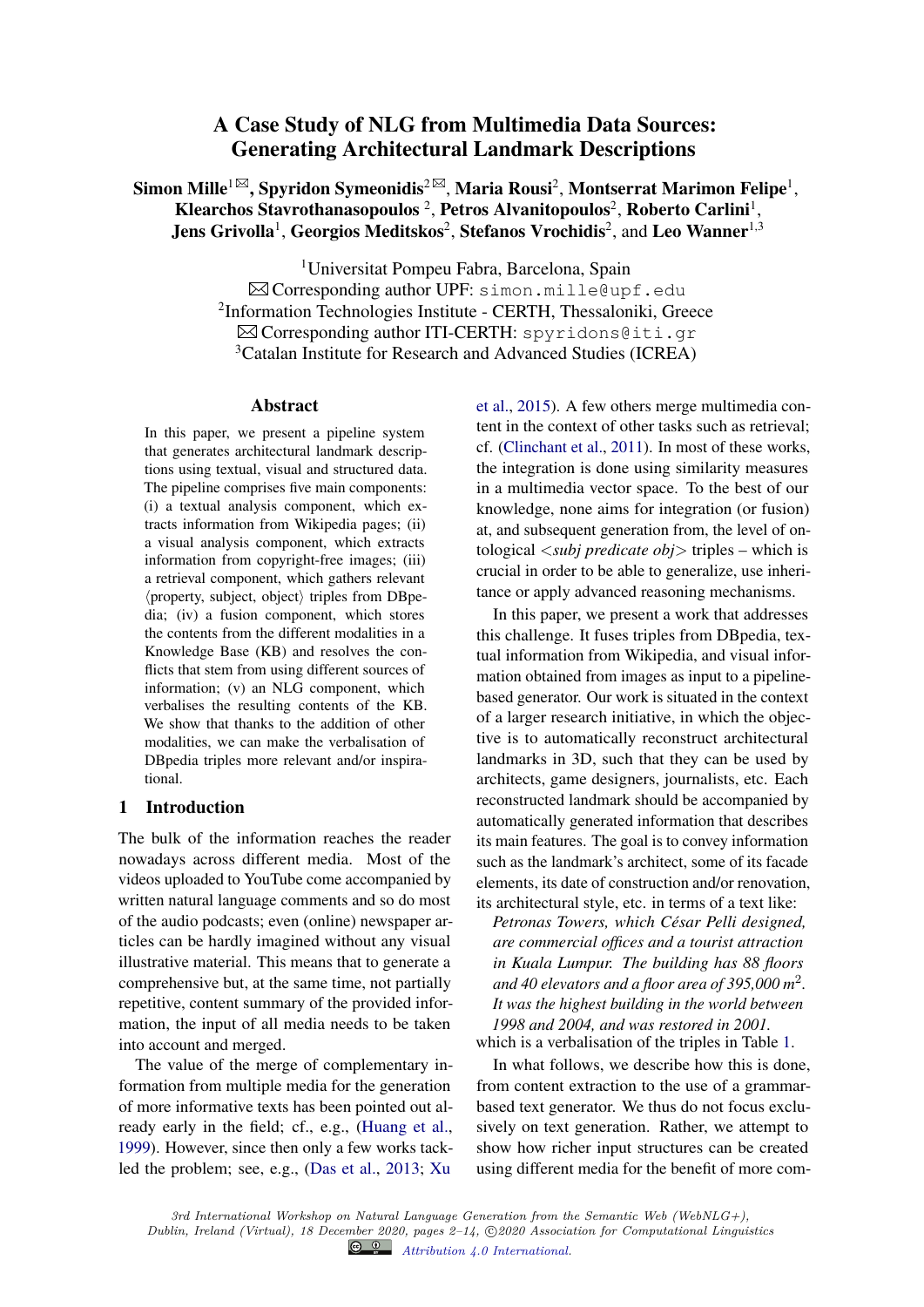| <b>Petronas Towers</b> | location        | Kuala Lumpur       |
|------------------------|-----------------|--------------------|
| <b>Petronas Towers</b> | restorationDate | 2001               |
| Petronas Towers        | floor Area      | 395,000            |
| Petronas Towers        | floorCount      | 88                 |
| <b>Petronas Towers</b> | elevatorCount   | 40                 |
| Petronas Towers        | buildingType    | commercial offices |
| <b>Petronas Towers</b> | buildingType    | tourist attraction |
| <b>Petronas Towers</b> | highestRegion   | world              |
| <b>Petronas Towers</b> | highestStart    | 1998               |
| <b>Petronas Towers</b> | highestEnd      | 2004               |
| <b>Petronas Towers</b> | architect       | César Pelli        |

Table 1: A set of <*subj predicate obj*> input triples

prehensive and user-relevant texts.

### 2 Related work

As already pointed out above, to the best of our knowledge, only a few works deal with fusion of content from different media as input representation for downstream applications (in our case, text generation) and when they do, they use similarity measures in a multimedia vector space (Huang et al., 1999; Clinchant et al., 2011; Das et al., 2013; Xu et al., 2015) rather than mapping multimedia content onto a common ontology. This does not mean though that research related to text generation across different media would be neglected. For instance, generation of image captions (Hossain et al., 2019) and video descriptions (Aafag et al., 2019) has recently become a very popular research topic. All of the proposals in this area use sequence-tosequence neural network models. In (Idaya Aspura and Azman, 2017), indexes of textual and visual features are integrated via a multi-modality ontology, which is further enriched by DBpedia triples for the purpose of semantics-driven image retrieval. On the other side, text generation from ontological structures is on the rise; cf., e.g., (Bouayad-Agha et al., 2014; Gatt and Krahmer, 2018) for overviews and the WebNLG challenge (Gardent et al., 2017a) for state-of-the-art works.

In general, there are three main approaches to generating texts from ontologies: (i) filling slot values in predefined sentence templates (McRoy et al., 2003), (ii) applying grammars that encode different types of linguistic knowledge (Varges and Mellish, 2001; Wanner et al., 2010; Bouayad-Agha et al., 2012; Androutsopoulos et al., 2013), and (iii) predicting the most appropriate output based on machine learning models (Gardent et al., 2017b; Belz et al., 2011). Template-based generators are very robust, but also limited in terms of portability since new templates need to be defined for ev-

ery new domain, style, language, etc. Machine learning-based generators have the best coverage, but the relevance and the quality of the produced texts cannot be ensured. Furthermore, they are fully dependent on the available (still scarce and mostly monolingual) training data. The development of grammar-based generators is time-consuming and they usually have coverage issues. However, they do not require training material, allow for a greater control over the outputs (e.g., for mitigating errors or tuning the output to a desired style), and the linguistic knowledge used for one domain or language can be reused for other domains and languages. A number of systems also combine (i) and (iii), filling the slot values of pre-existing templates using neural network techniques (Nayak et al., 2017).

In what follows, we opt for a grammar-based generator. We show that information from visual, textual and structured (DBpedia) sources can be successfully fused in order to generate informative descriptions using a pipeline-based text generator.

#### 3 System and dataset overview

Let us first introduce the architecture of our system and then outline the creation of the datasets used for development and testing.

#### 3.1 General system architecture

The workflow of our system is illustrated in Figure 1. The initial input is the topic entity on which the text is to be generated. Based on this, the *data collection* module harvests relevant content from the Web. The resources of interest are images from the Flickr website and texts from Wikipedia, which are processed by the *visual* and *textual analysis* modules respectively. The two modules extract a rich set of features that describe the entity. The *knowledge integration and reasoning* module stores the extracted visual and textual features along with additional metadata retrieved from DBpedia in dedicated ontologies. Semantic reasoning and fusion operations are subsequently executed on top of the saved data to aggregate the information coming from the different media into a unified entity representation. *Text generation* starts from this representation in order to generate a textual description.

## 3.2 Development and test datasets

The targeted entities are architectural landmarks such as buildings, statues or stadiums. The goal is to be able to generate a description which con-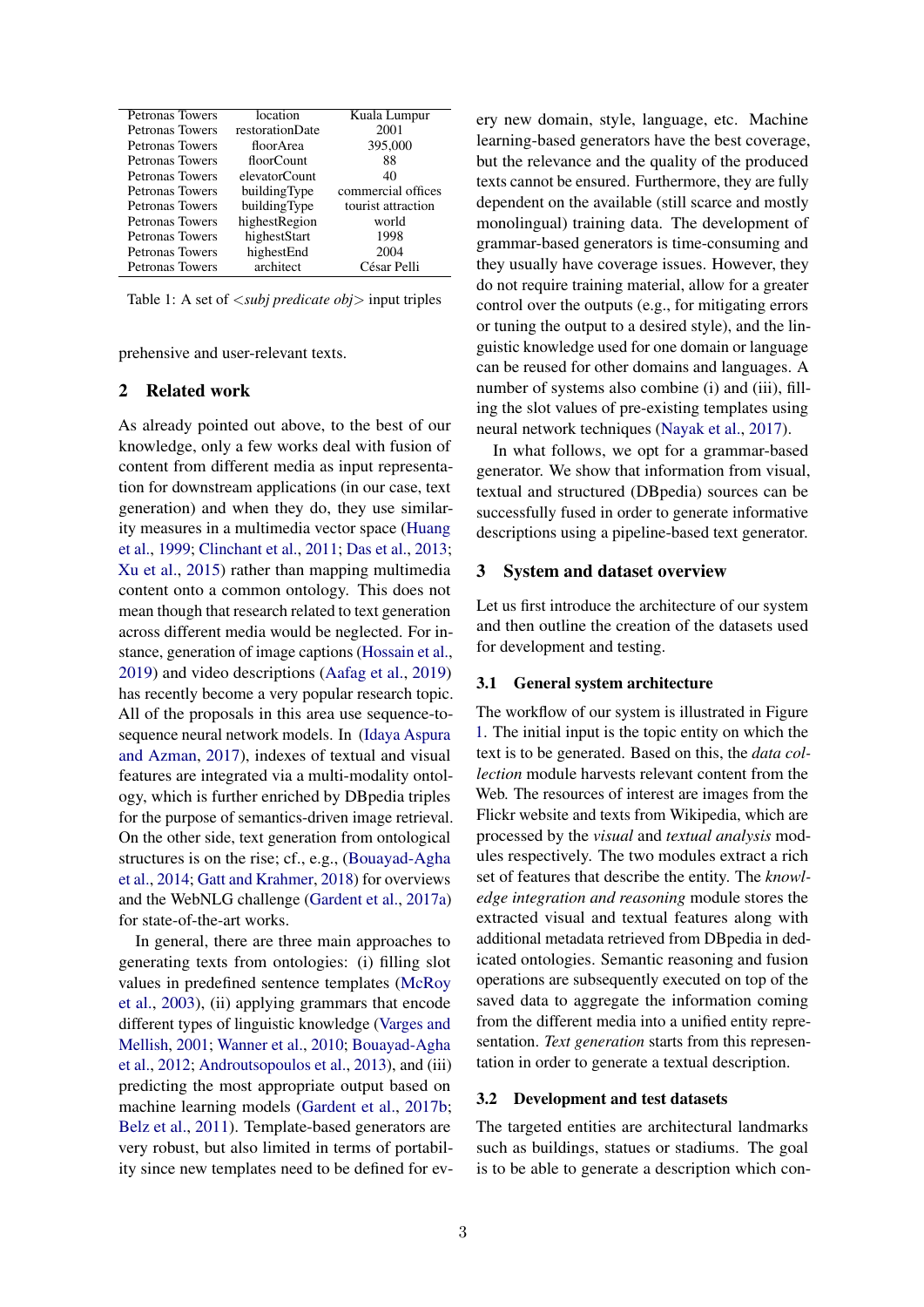

Figure 1: System architecture.

tains, e.g., the date of creation, the location, the architecture style or the popularity.

To create the sufficiently diverse datasets, we first manually compiled a list of 160 landmarks that vary in terms of the aforementioned characteristics. In the next step, we retrieved the available multimedia content on these landmarks: images (from Flickr), textual descriptions (from Wikipedia) and ontological properties (from  $DBpedia$ )<sup>1</sup> and selected then a subset of 120 landmarks that had either rich image or DBpedia contents, or both. We used 101 landmarks to develop and optimise our framework, whereas 19 randomly selected landmarks were left aside for the evaluation stage. The full list of landmarks is available in Appendix A.1.

## 4 Multimedia content acquisition

In this section, we describe the content that we extracted from the three sources (DBpedia, images and texts) used for generating the landmark descriptions, and how we extracted it.

## 4.1 DBpedia triple retrieval

DBpedia contains a lot of information that is potentially relevant to the description of architectural landmarks. We analysed manually the DBpedia entries of the 101 landmarks in the development set in order to see which properties are related to the landmark and its architectural features.<sup>2</sup> We identified 39 features of interest, most of which are consistently found across the landmarks in the list, among them, e.g., features related to the type of the landmark, its style, who built it, the dates of its construction, renovation, or extension, its location, its construction materials, its cost, its number of floors, elevators, or towers, etc. On average, about

6 features per landmark can be obtained through DBpedia (up to 13 for a single landmark). The information that corresponds to one feature can be encoded by a variety of property names (up to 10). For instance, the cost of a building can be expressed by *dbo:cost*, *dbp:cost*, or *dbp:constructionCost*. 3 The 39 features and the corresponding 98 properties are listed in Table 7, Appendix A.2.

For the retrieval of the corresponding DBpedia triples, we developed a component that applies SPARQL queries to the DBpedia SPARQL endpoint.<sup>4</sup> In some rare cases, the queries returned an error message at the time they were performed; in such a case, the property cannot be accessed and the information is not retrieved.

#### 4.2 Visual content acquisition

The performed visual analysis for the purpose of visual content acquisition is twofold. First, an object detection module classifies indoor and outdoor scenes and detects landmark (in this case, building) elements, and objects. Second, an architectural style classification module assigns the related architectural style label to each outdoor scene of the selected dataset. Both classification modules are based on state-of-the-art deep learning techniques.

## 4.2.1 Visual scene classification and labeling

For visual scene classification, we draw upon the 145 relevant indoor and outdoor scene classes from the Places dataset (Zhou et al., 2018), which contains 1,803,460 images, annotated with a total of 365 classes. The classifier is a VGG16 deep neural network (Simonyan and Zisserman, 2014), pretrained on the Places dataset for the first 14 layers (for all of its 365 classes) and fine-tuned on a subset of 145 selected classes for the last two layers.

For labeling the landmark elements and objects in the classified scenes, we use a Deeplab model, pre-trained on the PASCAL VOC (Everingham et al., 2009) dataset, where further training was applied using a combination of building facade segmentation datasets (Mapillary Vistas (Neuhold et al., 2017), CMP (Tylecek and Sára, 2013), ECP, $5$ LabelMeFacade (Frohlich et al., 2010), eTRIMS

<sup>&</sup>lt;sup>1</sup>While the resources on Wikipedia and DBpedia are free for use, we had to pay special attention to image collection from Flickr to ensure that we gather media whose license permits their reuse for our purposes.

 $2$ See for illustration the Petronas Towers page: http: //dbpedia.org/page/Petronas\_Towers.

<sup>&</sup>lt;sup>3</sup>There are two main types of properties in DBpedia: "clean" properties that stem from the DBpedia ontology (*dbo:* prefix), and properties automatically extracted from raw Wikipedia infoboxes (*dbp:* prefix).

<sup>4</sup>http://dbpedia.org/sparql

<sup>5</sup>http://vision.mas.ecp.fr/Personnel/ teboul/data.php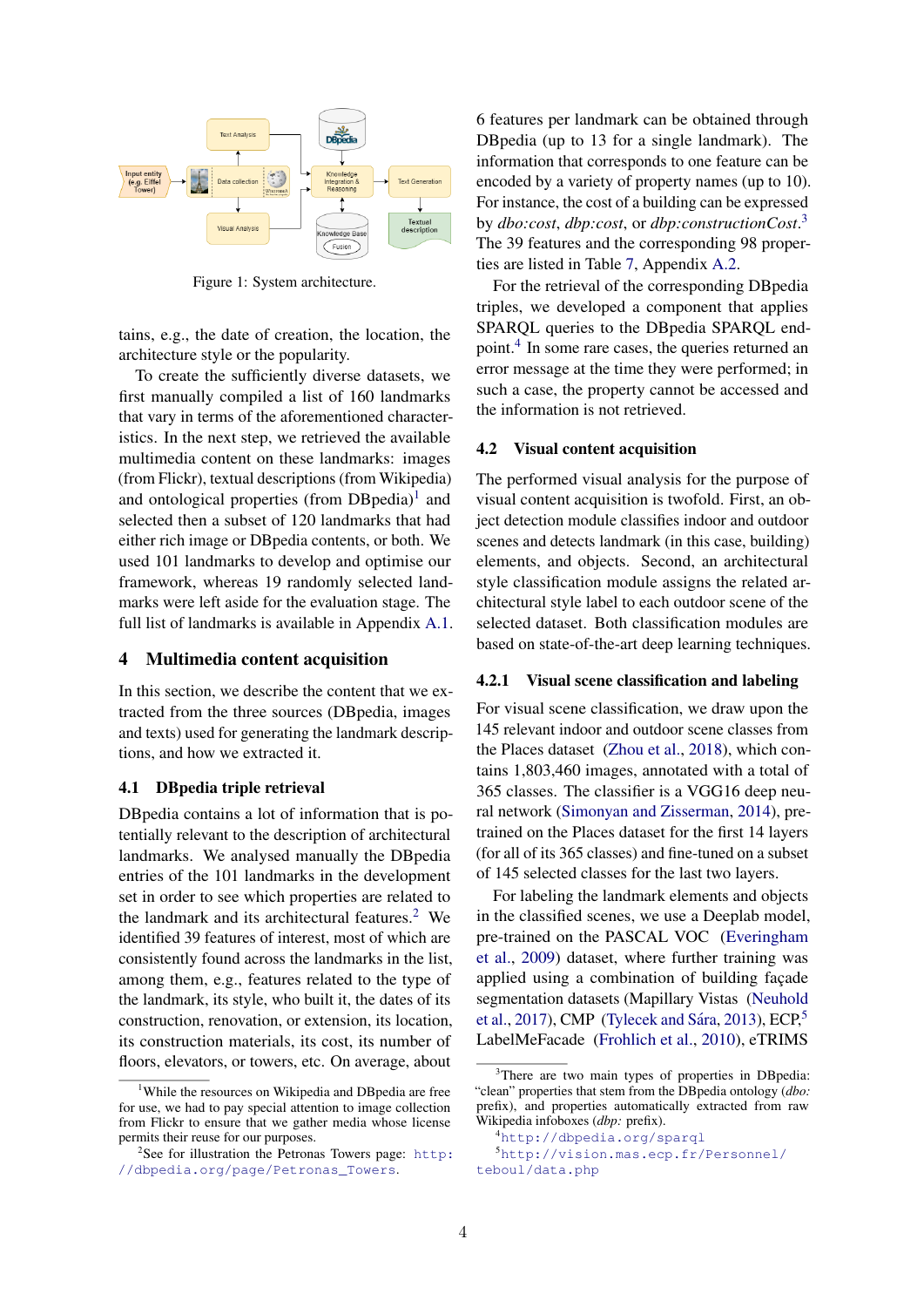(Korč and Förstner, 2009)). $^6$  This not only resulted in a computationally efficient implementation for the detection of architectural landmark-related artefacts, but also increased the classification accuracy of the model. In order to further improve object detection, we added a third module based on the Mask RCNN model. We initialized this module using pre-trained weights on COCO dataset (Lin et al., 2014) and then performed fine-tuning on a customized set created by merging LVIS (Gupta et al., 2019) and ADEK20K (Zhou et al., 2016) datasets and removing all classes irrelevant to the scope of our task. Details about the training settings are provided in Appendix A.3.



Figure 2: (L)Visual of the detection module's results. The algorithm detects the building along with the surroundings and generates the corresponding predicted tags. (R) Architecture style recognition, the model predicted label : Romanesque , True label : Romanesque.

#### 4.2.2 Landmark style identification

In the context of this task, the visual analysis component aims to assign to a landmark one of the 18 architectural styles listed in Table 2 and to identify the following seven additional types of features that are later on used for text generation: (i) construction type (e.g., 'amphitheater', 'castle', 'hotel'); (ii) similarities with other construction types  $(same list as (i))$ ; (iii) similarity of a part of the construction with another construction (e.g., 'bridge', 'arch'); (iv) facade elements (e.g., 'balcony', 'fire escape'); (v) interior components and objects (e.g., 'fireplace', 'elevator shaft', etc.); (vi) environment (e.g., 'downtown', 'village', 'park'); (vii) proximity to a natural landmark (e.g., 'river', 'park'). The full list of detected features is provided in Table 8, Appendix A.3. In total, eight different properties are extracted for generation, two of which (style, construction type) are fused with the properties obtained through the other modalities, and the other

ones used for text generation as such.

|             |                  | A list of the supported Architectural styles |                    |
|-------------|------------------|----------------------------------------------|--------------------|
| Art Deco    | Art Nouveau      | <b>Baroque</b>                               | <b>Bauhaus</b>     |
| Biedermeier | Corinthian Order | Deconstructuvism                             | Doric Order        |
| Early Roman | Gothic           | Hellinistic                                  | <b>Ionic Order</b> |
| Modernist   | Neoclassical     | Postmodernism                                | Renaisance         |
| Rococo      | Romanesque       |                                              |                    |

Table 2: Architectural Styles

For training of the model for landmark style and feature identification, images from Flickr, Europeana and Wiki were collected. Annotators with architectural expertise annotated the collected data. A set of 11,368 newly annotated images was used for training purposes, while a total of 1,276 newly annotated images were used for testing. VGG16 and ResNet50 models were enhanced with 3 layers (one GlobalAveragePooling2D and two Dense layers) and initialised with the pre-trained ImageNet weights. For better training, K-Fold Validation and Stratified Shuffle Split were applied.

#### 4.3 Textual content acquisition

In addition to using visual features, we enriched the DBpedia information by entity-relation-entity triples extracted from the unstructured part of the Wikipedia articles. This is done using a pipeline that comprises concept detection, entity linking and WSD to identify the proper entities (linking to DBpedia URIs); then, PoS tagging, dependency parsing and coreference resolution to generate surfacesyntactic structures and to link mentions of entities in the different parts of text; and, finally, semantic parsing to generate deep-syntactic structures from which we extract the triples.

In what follows, we outline the types of information we aim to extract from the textual data and how we do it.

## 4.3.1 Targeted information in textual data

Unlike the content extracted from visuals, which is not expected to be found in DBpedia since it is related to specific images and some "subjective" features, the information extracted from Wikipedia is supposed to be already captured in DBpedia. However, we observe that some of the relevant properties are often missing. The goal of the textual analysis component is thus to recover these missing properties, which concern, in particular, the type of the landmark, its date(s) of construction and renovation, its location, its architectural style and its architect, designer or creator. In order to reduce

<sup>&</sup>lt;sup>6</sup>These datasets contain up to 25,000 high-resolution images annotated with a variety of semantic classes and possibly instance-specific labels.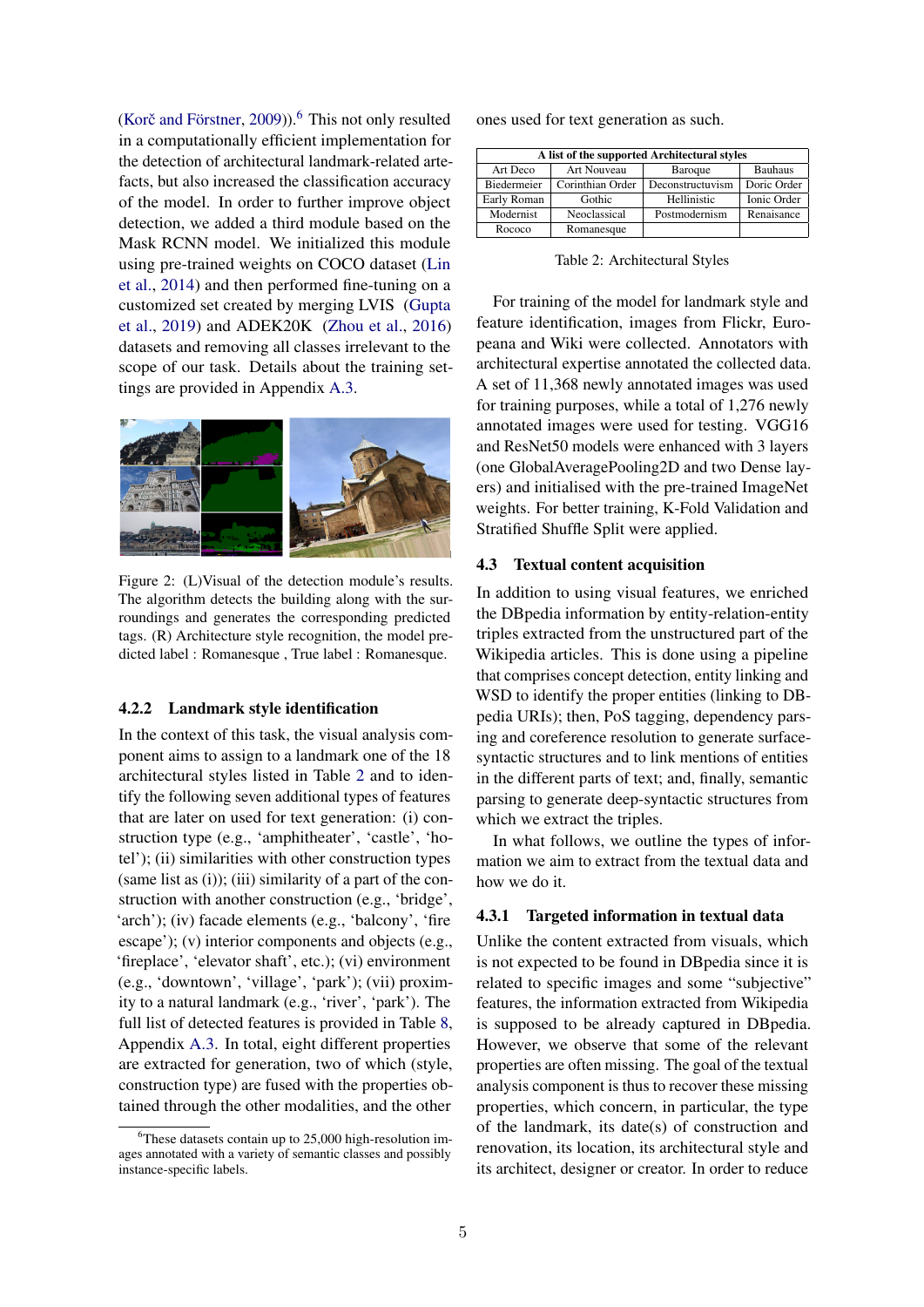the load on textual analysis, we analyse only the first paragraphs of the scraped Wikipedia articles.

As an example, consider the text *"Rouen Cathedral is a Roman Catholic church in Rouen, Normandy, France. It is the seat of the Archbishop of Rouen, Primate of Normandy. The cathedral is in the Gothic architectural tradition."*, for which the following triples are extracted:

| Rouen Cathedral   Localisation |          | Roman Catholic church          |
|--------------------------------|----------|--------------------------------|
| Rouen Cathedral                | Location | Rouen, Normandy, France        |
| Rouen Cathedral                | Style    | Gothic architectural tradition |

### 4.3.2 Triple extraction from texts

In order to extract the targeted triples, we apply a sequence of rule-based graph transducers on the output of an off-the-shelf syntactic parser. More specifically, we run the pipeline used for creating the deep input representations of the Surface Realisation shared tasks 2018 and 2019 (Mille et al., 2018), with one additional component responsible of identifying the configurations that correspond to the targeted information. Consider, for illustration, a sample rule in Figure 3, which extracts the 'Rouen Cathedral – Localisation – Roman Catholic church' triple from the predicateargument (PredArg) structure as encoded by light verb *be*-constructions, where the first argument of the light verb *be* becomes the first argument of the predicate in the PredArg representation.



Figure 3: A sample rule to extract triples. The Left-Side matches a part of the input tree, the RightSide builds part of the output. Three types of objects are used: nodes (?N{}), relations between nodes (?r→) and attribute-value pairs associated to a node  $(2a =$ b), where question marks indicate variables and text in black indicates literal strings.

## 4.4 Quantitative analysis of the information acquisition modules.

We evaluated the text analysis component with a set of 16 texts and measured average values of 83% for precision and 40% for recall on the triple

extraction for the targeted triples (see Section 4.3). In other words, the coverage of the module needs to be extended to get more information, and some incorrect values would need to be filtered. The main limitations here are the difficulty in covering the wide variety of surface syntactic structures, and the quality of syntactic parses.

For the evaluation of the architectural style classification model a set of building images were selected. The dataset for testing comprises 1,276 images and includes all the 18 architectural styles. The F1 score was taken into consideration and a significant 46.16% of correct classification was performed, similar to the SoA results (Z. et al., 2014); the confusion matrix for the architecture style classification is shown in Figure 7 in Appendix A.3. Even though the classification is state-of-the-art, in more than 50% of the cases the architectural style is wrong, which is one of the main comments from the evaluators in terms of incorrectness of contents (see Section 7.4).

## 5 Multimedia information fusion

The results of the visual and textual analyses and the retrieved DBpedia properties are mapped using the Web Annotation Data Model<sup>7</sup>. The model creates a body and a target for each annotation.

As main interconnection point between the content from different media, we use the name of the corresponding entity, which is mapped as the target of the annotation. The body of the annotation contains all the other information, which varies according to the nature of each input module. More specifically: (i) for the visual analysis content, the body contains information pertinent to scene, objects, facade, structure elements and architectural styles. A mapping example is shown in Figure 4; (ii) for the Wikipedia analysis outcome, the body contains creator and localisation information related to the entity; (iii) for the retrieved DBpedia triples, the information in the body is pertinent to the landmark, the architecture, the location and more general information about the landmark.

A reasoning mechanism applies the following property-based semantic rules at the time of the retrieval of DBpedia triples: (i) Extraction of class information about creators and locations: the mechanism detects whether a creator is a person, an organisation or a company, and whether a location is

<sup>7</sup>https://www.w3.org/TR/ annotation-model/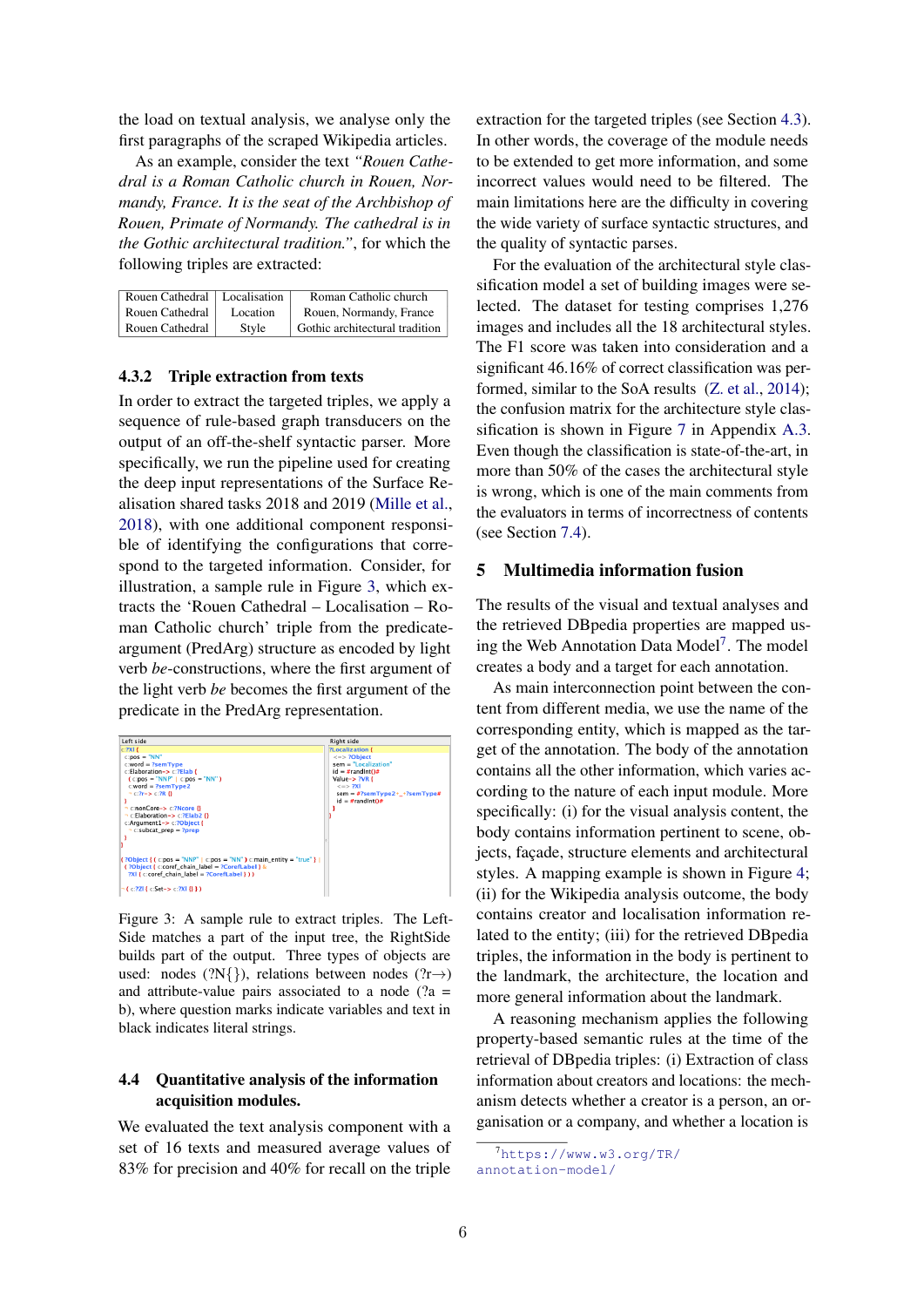```
@prefix examples: <https://v4design.eu/ontologies/examples#> .
@prefix oa: <http://www.w3.org/ns/oa#> .
@prefix rdf: <http://www.w3.org/1999/02/22-rdf-syntax-ns#> .
@prefix rdfs: <http://www.w3.org/2000/01/rdf-schema#> .
@prefix v4d: <https://v4design.eu/ontologies/> .
@prefix xsd: <http://www.w3.org/2001/XMLSchema#> .
examples:VisualAnnotation_1 a v4d:VisualAnnotation;
   oa:hasBody examples:VisualView_1;
oa:hasTarget examples:VisualFeature_1.
examples:VisualView_1 a v4d:VisualView;
  v4d:containsImage v4d:Image_1 .
examples:VisualFeature 1 a v4d:VisualFeature;
  v4d:isRelatedWith "Alhambra" .
v4d:Image_1 a v4d:Image;
   v4d:hasArchitecturalStyle v4d:ArchitecturalStyle_1;
   v4d:hasFacadeElement v4d:FacadeElement_1;
   v4d:hasObject v4d:Object_1;
v4d:hasScene v4d:Scene_1;
v4d:hasStructureElement v4d:StructureElement_1;
  v4d:imageName "24.jpg" .
v4d:Scene_1 a v4d:Scene;
rdfs:label "palace";
v4d:hasGenericClass "http://www.semanticweb.org
                                       /inlg-ontology#building";
   v4d:isOutdoor "true";
v4d:probability "0.4205022" .
v4d:StructureElement_1 a v4d:StructureElement;
   rdfs:label "structure--building";
v4d:hasGenericClass "http://www.semanticweb.org
                                          /inlg-ontology#building";
  v4d:probability "0.4401882570316443" .
v4d:FacadeElement_1 a v4d:FacadeElement;
rdfs:label "door";
v4d:probability "0.5884110748255492" .
v4d:Object_1 a v4d:Object;
rdfs:label "signboard";
  v4d:probability "0.9469741" .
v4d:ArchitecturalStyle_1 a v4d:ArchitecturalStyle;
   rdfs:label "Baroque";
```
Figure 4: Example of mapping Visual data

a region, a city or a country. (ii) Unit detection: in case that DBpedia information contains the concept of monetary cost, extracting the currency provides the corresponding information to Text Generation. The same rule is applied for literals. (iii) Filtering of undesired values: for instance 'buildingType' cannot contain values such as 'Cultural', 'style' cannot contain an affirmation of type "yes", etc. (iv) Retrieval of one or more values according to the property category: for example, for properties such as 'buildStartDate', if more than one results are found, only one is returned, while for properties like 'materials', if more than one results are found, all of them are returned.

During the fusion procedure, the content obtained from Wikipedia, DBpedia and images are merged per entity. For visuals, since for each entity the results are analysed per image, we return the five values that have maximum occurrences in the images collection per category i.e., "scene", "object", 'façade'" and "structure elements". For the information that belongs to the same category and comes from different modules (e.g., type of building, creator, architectural style), we select the most frequent entities, or if there is none, we use the

information from DBpedia or pick one randomly. The properties that are fused and the analysis module they come from are shown in Table 3. At the end of the fusion procedure, the results contain both the information from the individual modules and the fusion selection.

| Property            | Text         | DBpedia                     | Visual                     |
|---------------------|--------------|-----------------------------|----------------------------|
| Building type       | Localisation | hypernyms and buildingTypes | scene recognition features |
| Creator             | creator      | creator                     |                            |
| Architectural style | ۰            | style                       | architectural style        |

Table 3: Fused properties from different sources

#### 6 Generation of landmark descriptions

Despite the advances in neural NLG, grammarbased generation is still a valuable option when training data are scarce and/or when a large coverage grammar-driven generator is already available.

#### 6.1 Grammar-based generation

No annotated datasets of architectural landmark descriptions to train machine learning-based models or to extract sentence templates for template-based generation are available. Therefore, we tackle description generation from the fused ontological triples presented above using FORGe, a portable grammar-based generator that has been adapted to structured data inputs, in particular DBpedia triple sets (Mille et al., 2019). The input triples are individually mapped to minimal predicate-argument templates (see Figure 5), which are then sent to the generator. The generation consists of a sequence of graph-transduction grammars that map successively the PredArg templates to linguistic structures of different levels of abstraction, in particular syntax, topology, morphology, and finally texts. PredArg structures are very similar to the *Facts* in ILEX's Content potential structures (O'Donnell et al., 2001), or the *Message triples* in NaturalOWL (Androutsopoulos et al., 2013), with the difference that all predicates in the PredArg structures are intended to represent atomic meanings (e.g. *highest + building* as opposed to *highestBuilding*), allowing for more flexible aggregation and sentence structuring. The first part of the generation pipeline, which produces aggregated predicate-argument graphs, is also comparable to ILEX, while the surface realisation is largely inspired by MARQUIS (Wanner et al., 2010). Our generator shares not only its general architecture with these two systems, but also the use of lexical resources with subcategorisation information and of a multilingual core of rules. One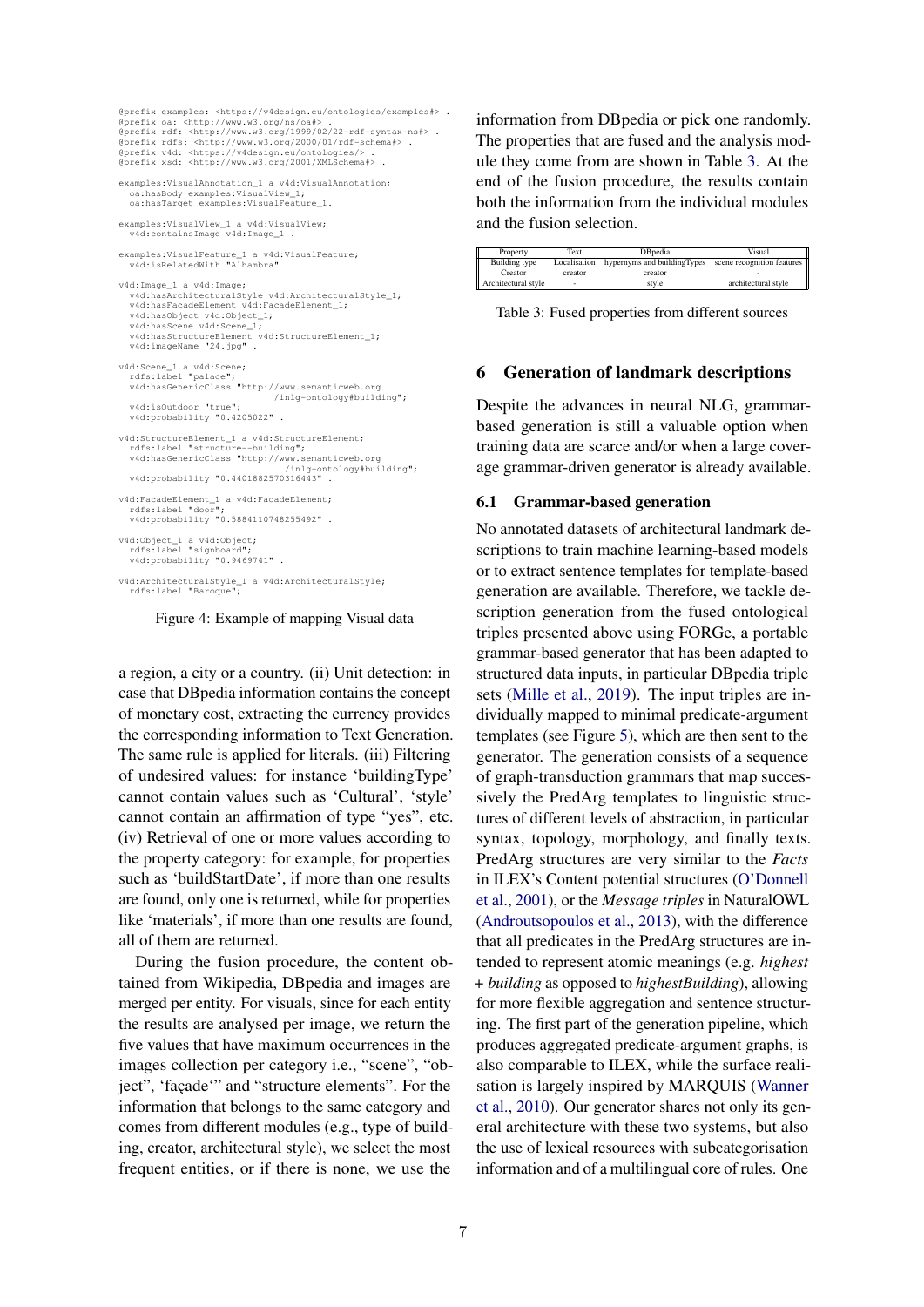of the specificities of our pipeline is that two types of aggregation take place during generation, one at the predicate-argument level (in a NaturalOWL fashion), and one at the syntactic level (see below).

## 6.2 Extension of an existing generator

The base generator covers about 400 DBpedia properties, but only a few had to do with architectural landmarks, and generation of up to only 10 triples had been tested. In this work, the inputs can contain up to 19 triples, and most of the properties are new. We thus extended the coverage of the generator according to two main aspects: (i) addition of 38 manually crafted PredArg templates, (ii) addition of domain-specific "semantic" aggregation rules.

For (i), the 38 new properties $8$  were each associ-ated with a new PredArg template; see, for instance, the templates corresponding to the 'highestEnd' and 'interiorComponent' properties in Figure 5. Instantiating the template 5 (a) with the values of Table 1 ([name] = Petronas Towers, [highestEnd] = 2004) and generating it would result in the sentence *The Petronas Towers were the highest building in the world until 2004*. Template 5 (b) would be realised as *There is an elevator shaft in P. Towers*.



Figure 5: Sample predicate-argument templates  $(a) = DB$  pedia,  $(b) =$  visuals

For (ii), we designed new aggregation rules to complement the generic rules already in place, which are based on the identity between predicates and/or entities only. In particular, properties that involve dates need to be aggregated in a specific way when there are both a start and an end date. For instance, *highestStart* and *highestEnd* as seen in Table 1 trigger a rule that introduces a *between*: *the highest building in the world between 1998 and 2004*. In parallel, some other rules aggregate some properties in priority if found in the input: [style +  $\text{date}$   $\triangleright$  [creator + style]  $\triangleright$  [generic rules].

Specific rules (e.g., for linearisation) were also improved to cover the generation of texts that are not only larger due to the input size, but also more complex due to the more complex syntactic constructions (e.g., non-projective trees, as in *highest building in the world*). Finally, we crafted a new syntactic aggregation module, which aggregates coordinated and relative clauses based on identity of syntactic subjects/objects, locations and verbs.<sup>9</sup>

## 7 Evaluation

We evaluate the quality of the generated descriptions from fused representations, first of all, against monomodal descriptions generated solely from DBpedia triples. The goal is to assess to what extent architectural landmark descriptions benefit from additional content from other media. A comparison with Wikipedia texts is also carried out.

#### 7.1 Evaluation method

Six journalists, architects and architectural landmark content providers were recruited for the evaluation.<sup>10</sup> They were asked to evaluate descriptions with respect to their correctness of form and content and their level of interest by rating the following statements on a 6-value Likert scale: <sup>11</sup>

Correctness of Form: *Independently of Correctness of content and Interestingness, (i) the surface form of the text is free of grammatical and spelling errors, (ii) the text is easy to read and understand, and (iii) it flows well.*

Correctness of Content: *Independently of Correctness of form and Interestingness, and using only my current knowledge on the topic, I do not identify information that looks obviously incorrect.* Interestingness: *Independently Correctness of form and content, I find the information provided in the text interesting, relevant and inspirational.*

The evaluation test set consisted of the descriptions of 19 landmarks: 19 descriptions generated from fused multimedia representations, 19 generated from DBpedia triples and the first or second paragraph (whichever was the most informative in terms of architectural descriptions) from the Wikipedia articles on the 19 landmarks in question. For each building, all evaluators were presented with the three descriptions, in a random order, and

<sup>&</sup>lt;sup>8</sup>32 from DBpedia (7 out of the 39 were already covered; see Table 7, Appendix A.2) , and 6 coming from the visual content analysis (see Section 4.2)

<sup>&</sup>lt;sup>9</sup>In the case of the 'interiorComponent' property, as seen in Figure 5, there is no verb at the semantic level; it is only introduced in the syntactic structure. The syntactic aggregation module covers such cases.

<sup>&</sup>lt;sup>10</sup>All evaluators are fluent in English and familiar with the described landmarks.

 $11$ Answers from 1: strongly disagree to 6: strongly agree.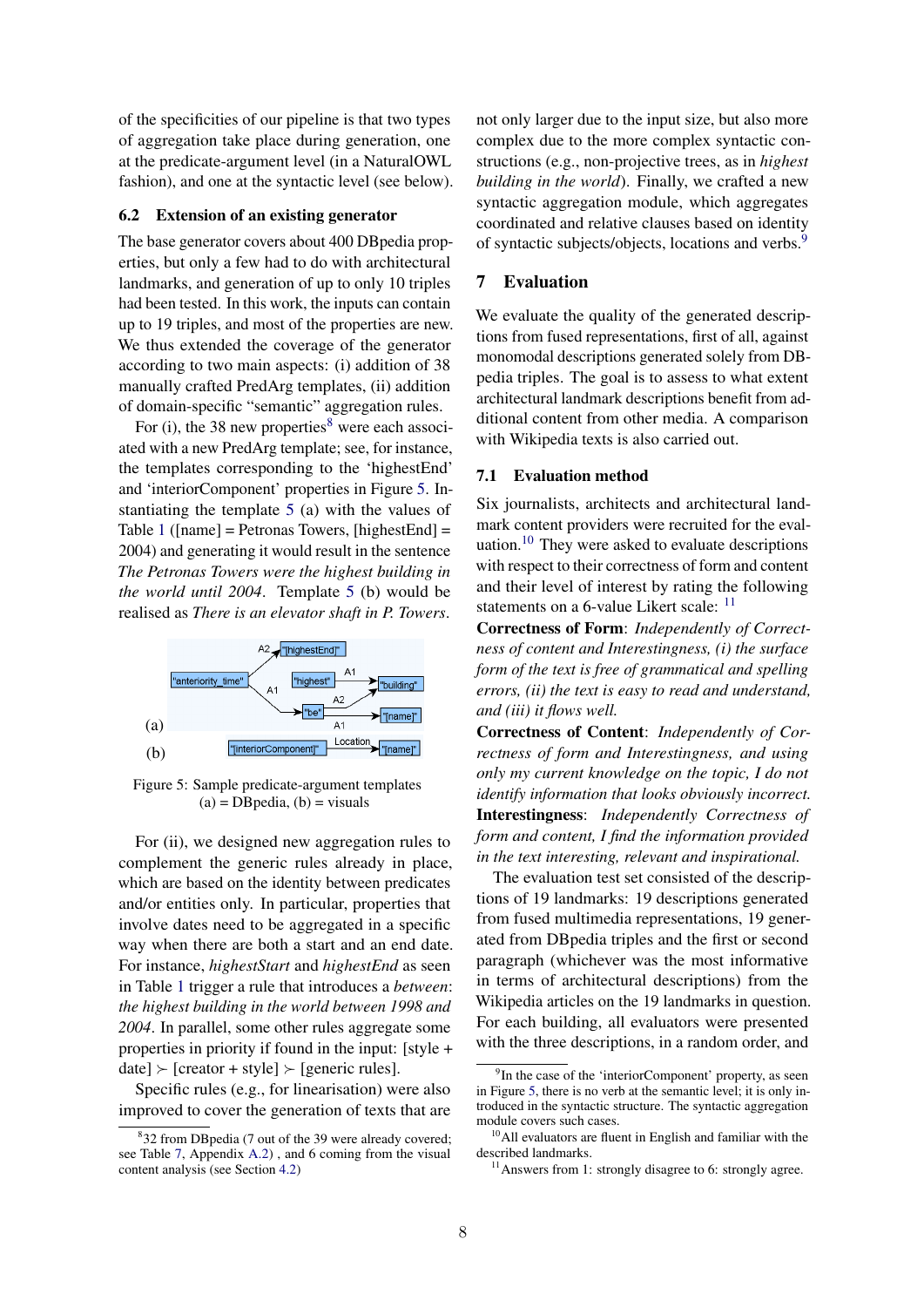scored each description. That is, each system received 114 ratings for each of the 3 criteria, which we believe makes the evaluation trustworthy.

## 7.2 Evaluation against DBpedia-based descriptions

The comparison between the descriptions generated from fused multimedia representations and the descriptions generated from DBpedia triples (see Table 4) is shown in Figure 6. A 2-tailed Mann-Whitney U test indicates that only for Form the difference is not statistically significant at  $p < 0.05$ .



Figure 6: Results of the human evaluation

#### 7.3 Evaluation against Wikipedia

The 6 evaluators were also asked to rate the Wikipedia articles. In most cases, one single Wikipedia paragraph was longer and richer than either of our generated descriptions, so the texts are not fully comparable, but our objective has been to define some upper bound scores for a short text. Wikipedia paragraphs scored 5.5, 5.3 and 4.4 for the correctness of form, of contents and interestingness respectively, that is, 0.6, 1.9 and 1.3 points higher than our fused descriptions. We also asked the evaluators to pick which text they preferred among the 3 candidates, and interestingly, Wikipedia articles were not always chosen: in 15 cases out of 114, an automatically generated text was picked (DBpedia: 4, Fusion: 11).

## 7.4 Discussion

Table 4 shows texts from the different sources. Figure 6 shows that while the scores for the correctness of form are rather high for both the fused and DBpedia descriptions (close to 5), the scores for the other



Table 4: Sydney Opera house descriptions (eval set)

two criteria are low, in particular for interestingness (2.7 and 3.1). However, adding information from different sources does increase slightly the interestingness of the texts, and even their correctness in terms of form, but at the expense of the correctness of the contents.

The lower scores obtained for interestingness (when compared to the other two criteria) even for the human-written Wikipedia texts highlight the difficulty for short texts to be considered interesting and inspirational. But the fact that the automatically generated texts score more than one point lower than Wikipedia shows that the content representation of the 44 features is still not sufficient; more content needs to be provided. Other DBpedia properties such as 'owner', 'tenant', or information related to other landmarks or persons such as 'architecturalStyle (of)', 'birthPlace (of)', 'influencedBy', 'location (of)', etc. could augment the interestingness of the descriptions.

The low scores of our generator for the correctness of the contents, in particular for the fused descriptions (3.4) are due to several causes. First of all, as shown by the scores of the DBpedia-only descriptions (3.8), not all the information in DBpedia is factually correct, in particular the information extracted automatically from Infoboxes: buildings can be assigned types such as "Series", "Nickname"or "Mixed-use" (see Tables 9 and 11, A.4); construction dates can be irrelevant ("between 2015 and 532"); locations sometimes refer to a relative location (e.g., "right"), etc. Second, the information extracted from texts and visuals, tasks which are traditionally difficult to solve, is also not perfect (a detailed error analysis is provided in Section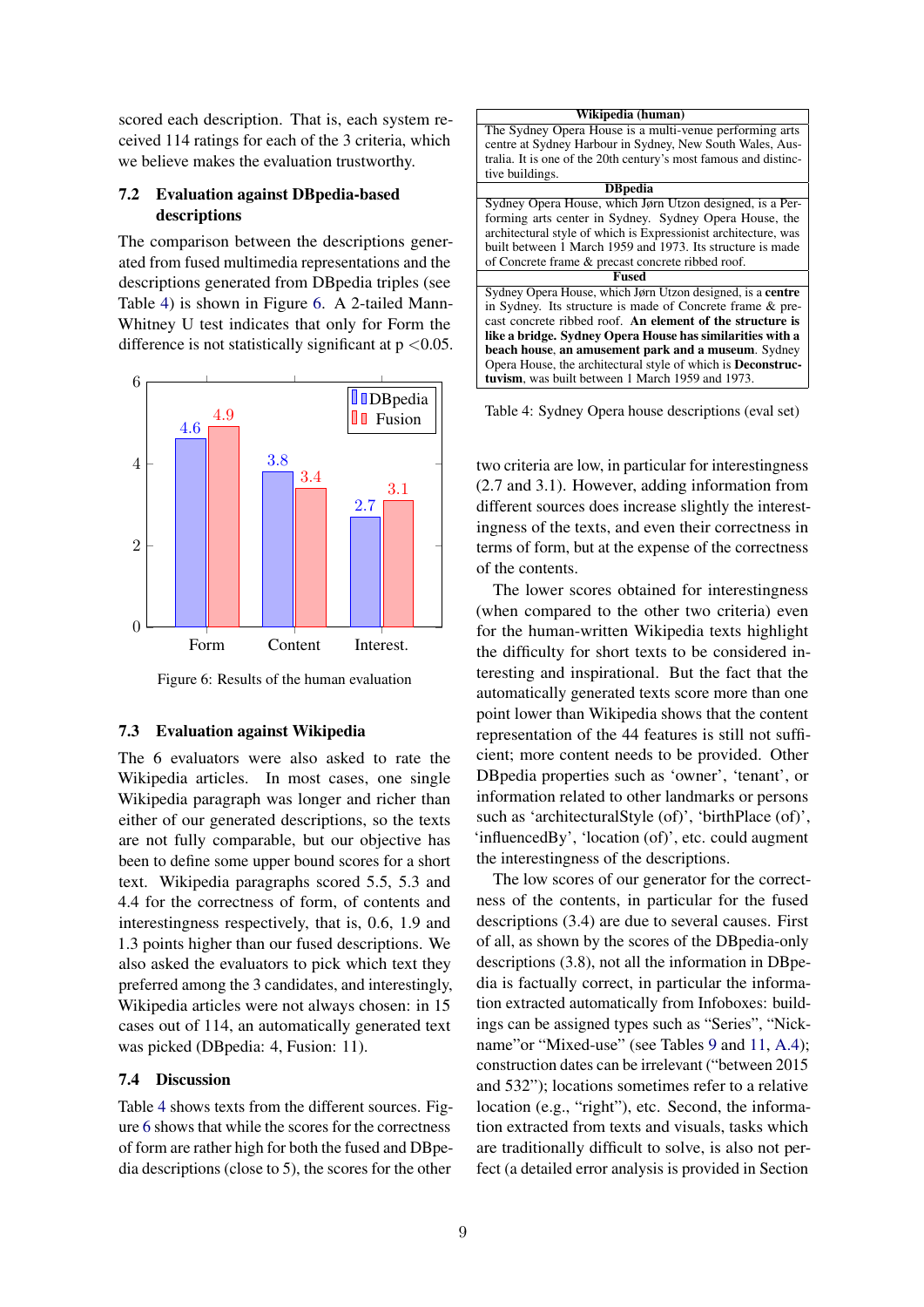4.4); incorrect architectural styles (e.g., Tables 10 and 12, A.4) and comparisons between supposedly similar buildings (see Table 10, A.4) were found particularly disconcerting by the evaluators. Finally, the performance of the fusion component is currently heavily dependent on the cases seen in the development dataset. In the development set, in most cases, the selected entities were valuable and supported the Text Generation as expected, but in the evaluation set, many cases had not been seen, such that ill-informed decisions were taken, sometimes triggering the replacement of a correct value from DBpedia by an incorrect value from visual or textual analysis (see Table 4 and Tables 9 and 12, A.4). A larger development set would be needed in order to identify more erroneous configurations. Another solution may be more generic strategies to foresee the possible mistakes in the inputs.

## 8 Conclusions

We presented the case of the generation of architectural landmark descriptions from ontological structures that contain fused content from visual, textual and ontological sources. The evaluation showed that when compared to descriptions generated from the DBpedia RDF-triples obtained from textual material only (i.e., Wikipedia), descriptions that communicate fused content are considered more interesting and better in terms of textual quality. However, also due to the limited content features that were considered in the experiments, these descriptions cannot compete, in general, with more comprehensive well-written descriptions as encountered in Wikipedia. Still, it needs to be taken account that by far not all architectural landmarks that are of interest from the professional or cultural viewpoint are covered by Wikipedia. Fused content descriptions are then a welcomed solution.

## Acknowledgements

This work was supported by the European Commission in the context of its H2020 Program under the grant numbers 870930-RIA, 779962-RIA, 825079- RIA, 786731-RIA at Universitat Pompeu Fabra and Information Technologies Institute - CERTH.

### References

Nayyer Aafag, Ajmal Mian, Wei Liu, Syed Zulqarnain Gilani, and Mubarak Shah. 2019. Video description: A survey of methods, datasets and evaluation metrics. *ACM Computing Surveys*, 52(6).

- Ion Androutsopoulos, Gerasimos Lampouras, and Dimitrios Galanis. 2013. Generating natural language descriptions from owl ontologies: the naturalowl system. *Journal of Artificial Intelligence Research*, 48:671–715.
- Anja Belz, Mike White, Dominic Espinosa, Eric Kow, Deirdre Hogan, and Amanda Stent. 2011. The first Surface Realisation Shared Task: Overview and evaluation results. In *Proceedings of the Generation Challenges Session at the 13th European Workshop on Natural Language Generation (ENLG)*, pages 217–226, Nancy, France.
- Nadjet Bouayad-Agha, Gerard Casamayor, Simon Mille, Marco Rospocher, Horacio Saggion, Luciano Serafini, and Leo Wanner. 2012. From ontology to nl: Generation of multilingual user-oriented environmental reports. In *International Conference on Application of Natural Language to Information Systems*, pages 216–221. Springer.
- Nadjet Bouayad-Agha, Gerard Casamayor, and Leo Wanner. 2014. Natural language generation in the context of the semantic web. *Semantic Web*, 5(6):493–513.
- Stéphane Clinchant, Julien Ah-Pine, and Gabriela Csurka. 2011. Semantic combination of textual and visual information in multimedia retrieval. In *Proceedings of the 1st ACM international conference on multimedia retrieval*, pages 1–8.
- Pradipto Das, Rohini Kesavan Srihari, , and Jason J. Corso. 2013. Translating related words to videos and back through latent topics. In *Proc. of WSDM*.
- Mark Everingham, Luc Van Gool, Christopher K. I. Williams, John Winn, and Andrew Zisserman. 2009. The pascal visual object classes (voc) challenge. *International Journal of Computer Vision*, 88:303– 308. Printed version publication date: June 2010.
- Bjorn Frohlich, Erik Rodner, and Joachim Denzler. 2010. A fast approach for pixelwise labeling of facade images. In *Proceedings of the 2010 20th International Conference on Pattern Recognition*, ICPR '10, page 3029–3032, USA. IEEE Computer Society.
- Claire Gardent, Anastasia Shimorina, Shashi Narayan, and Laura Perez-Beltrachini. 2017a. Creating training corpora for micro-planners. In *Proceedings of the 55th Annual Meeting of the Association for Computational Linguistics (Volume 1: Long Papers)*, Vancouver, Canada. Association for Computational Linguistics.
- Claire Gardent, Anastasia Shimorina, Shashi Narayan, and Laura Perez-Beltrachini. 2017b. The WebNLG challenge: Generating text from RDF data. In *Proceedings of the 10th International Conference on Natural Language Generation*, pages 124–133.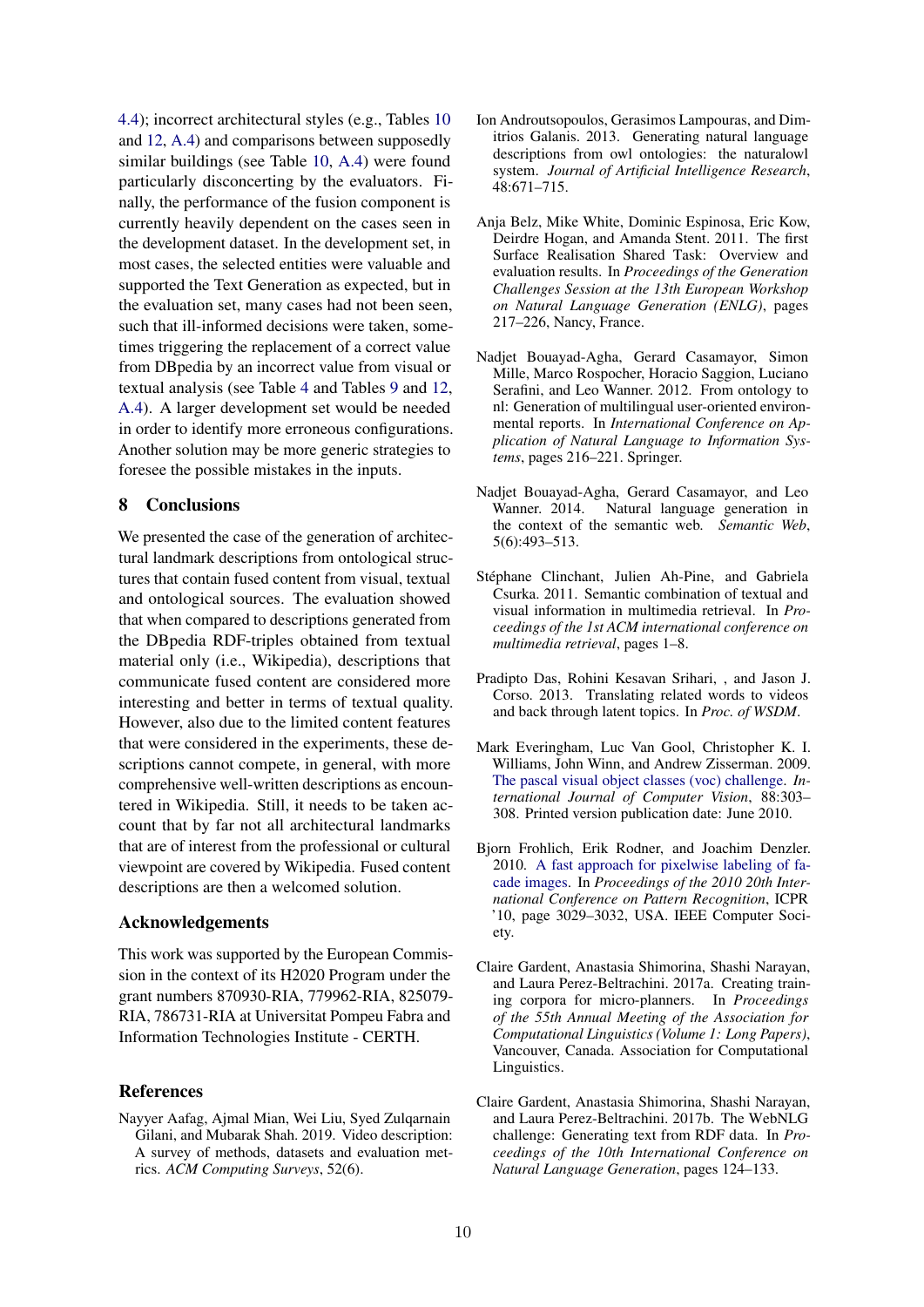- Albert Gatt and Emiel Krahmer. 2018. Survey of the state of the art in natural language generation: Core tasks, applications and evaluation. *Journal of Artificial Intelligence Research*, 61:65–170.
- Agrim Gupta, Piotr Dollár, and Ross Girshick. 2019. Lvis: A dataset for large vocabulary instance segmentation.
- Zakir Hossain, Ferdous Sohel, Mohd Fairuz Shiratuddin, and Hamid Laga. 2019. A comprehensive survey of deep learning for image captioning. *ACM Computing Surveys*, 51(6).
- Qian Huang, Zhu Liu, Aaron Rosenberg, David Gibbon, and Behzad Shahraray. 1999. Automated generation of news content hierarchy by integrating audio, video, and text information. In *1999 IEEE International Conference on Acoustics, Speech, and Signal Processing. Proceedings. ICASSP99 (Cat. No. 99CH36258)*, volume 6, pages 3025–3028. IEEE.
- Yanti Idaya Aspura and Shahrul Azman. 2017. Semantic text-based image retrieval with multi-modality ontology and dbpedia. *The Electronic Library*.
- Filip Korč and Wolfgang Förstner. 2009. eTRIMS Image Database for interpreting images of man-made scenes. Technical Report TR-IGG-P-2009-01.
- Tsung-Yi Lin, Michael Maire, Serge Belongie, James Hays, Pietro Perona, Deva Ramanan, Piotr Dollár, and C. Lawrence Zitnick. 2014. Microsoft coco: Common objects in context. In *Computer Vision – ECCV 2014*, pages 740–755, Cham. Springer International Publishing.
- Susan W McRoy, Songsak Channarukul, and Syed S Ali. 2003. An augmented template-based approach to text realization. *Natural Language Engineering*, 9(4):381.
- Simon Mille, Anja Belz, Bernd Bohnet, and Leo Wanner. 2018. Underspecified Universal Dependency Structures as Inputs for Multilingual Surface Realisation. In *Proceedings of the 11th International Conference on Natural Language Generation*, pages 199–209, Tilburg, The Netherlands.
- Simon Mille, Stamatia Dasiopoulou, Beatriz Fisas, and Leo Wanner. 2019. Teaching FORGe to verbalize DBpedia properties in Spanish. In *Proceedings of the 12th International Conference on Natural Language Generation*, pages 473–483, Tokyo, Japan. Association for Computational Linguistics.
- Neha Nayak, Dilek Hakkani-Tür, Marilyn A Walker, and Larry P Heck. 2017. To plan or not to plan? discourse planning in slot-value informed sequence to sequence models for language generation. In *Proceedings of INTERSPEECH*, pages 3339–3343, Stockholm, Sweden.
- Gerhard Neuhold, Tobias Ollmann, Samuel Rota Bulo, and Peter Kontschieder. 2017. The mapillary vistas dataset for semantic understanding of street scenes.

In *Proceedings of the IEEE International Conference on Computer Vision (ICCV)*.

- Mick O'Donnell, Chris Mellish, Jon Oberlander, and Alistair Knott. 2001. Ilex: an architecture for a dynamic hypertext generation system. *Natural Language Engineering*, 7(3):225.
- Karen Simonyan and Andrew Zisserman. 2014. Very deep convolutional networks for large-scale image recognition.
- Radim Tylecek and Radim Sára. 2013. Spatial pattern templates for recognition of objects with regular structure. In *Pattern Recognition*, Lecture Notes in Computer Science, pages 364–374. Springer Berlin Heidelberg.
- Sebastian Varges and Chris Mellish. 2001. Instancebased natural language generation. In *Second Meeting of the North American Chapter of the Association for Computational Linguistics*.
- Leo Wanner, Bernd Bohnet, Nadjet Bouayad-Agha, Francois Lareau, and Daniel Nicklaß. 2010. MAR-QUIS: Generation of user-tailored multilingual air quality bulletins. *Applied Artificial Intelligence*, 24(10):914–952.
- Ran Xu, Caiming Xiong, Wei Chen, and Jason J Corso. 2015. Jointly modeling deep video and compositional text to bridge vision and language in a unified framework. In *Twenty-Ninth AAAI Conference on Artificial Intelligence*.
- Xu Z., Tao D., Zhang Y., Wu J., and Tsoi A.C. 2014. Architectural style classification using multinomial latent logistic regression. In *Computer Vision – ECCV 2014. Lecture Notes in Computer Science, vol 8689*, Cham. Springer International Publishing.
- Bolei Zhou, Agata Lapedriza, Aditya Khosla, Aude Oliva, and Antonio Torralba. 2018. Places: A 10 million image database for scene recognition. *IEEE Transactions on Pattern Analysis and Machine Intelligence*, 40(6):1452–1464.
- Bolei Zhou, Hang Zhao, Xavier Puig, Tete Xiao, Sanja Fidler, Adela Barriuso, and Antonio Torralba. 2016. Semantic understanding of scenes through the ade20k dataset.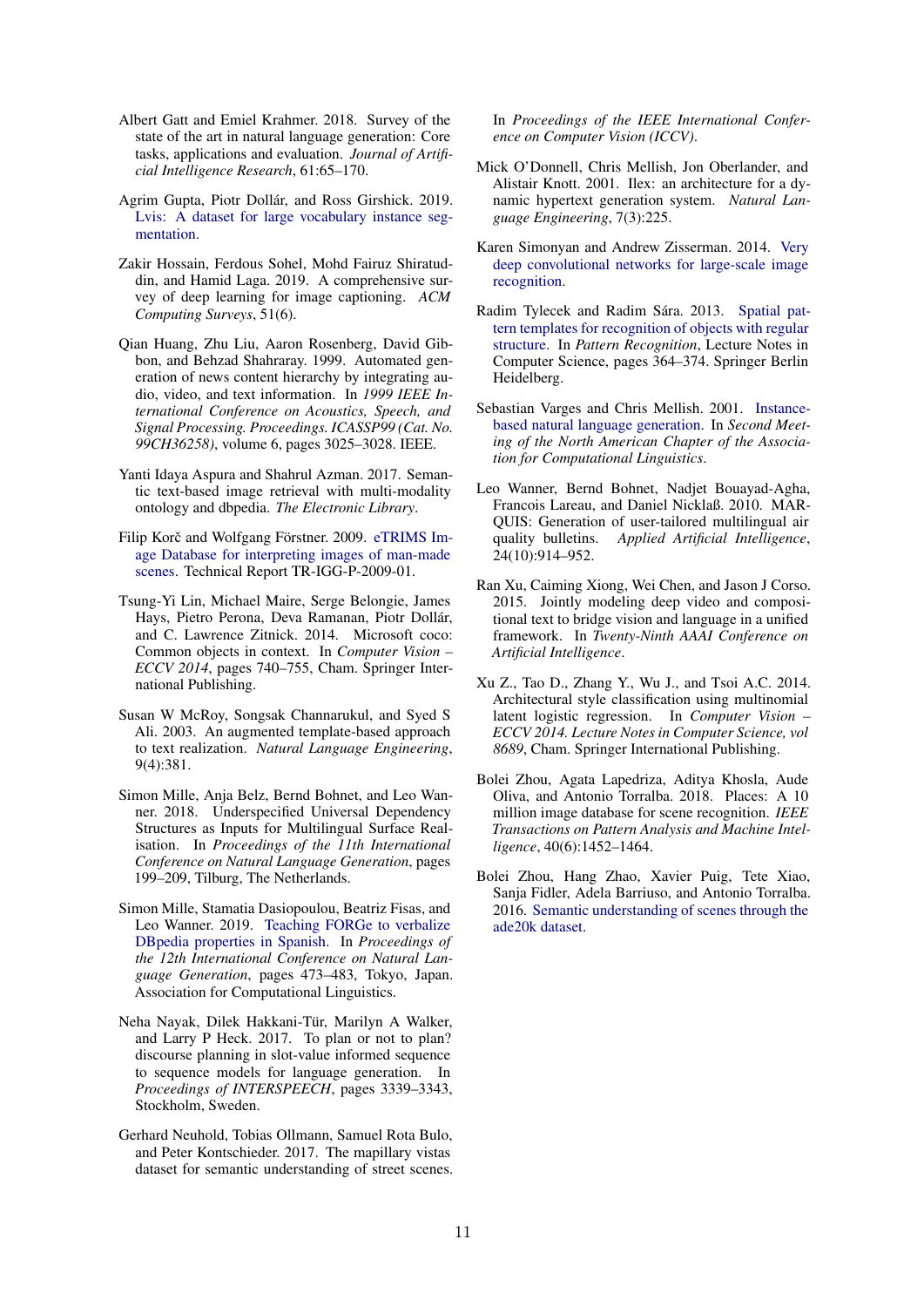## A Appendices

## A.1 List of buildings in the datasets

Tables 5 and 6 show the buildings used for development and evaluation respectively.

## A.2 List of retrieved DBpedia properties

Table 7 lists the 39 features used for generation, roughly grouped by topic, and their correspondence

| Alhambra                             | Arc de Triomphe                |
|--------------------------------------|--------------------------------|
| Belém Tower                          | <b>Blue Church Bratislava</b>  |
| <b>Borobudur</b> Temple              | <b>Bran Castle</b>             |
| <b>Brandenburg Gate</b>              | <b>Bratislava Castle</b>       |
| <b>Buckingham Palace</b>             | <b>Buda Castle</b>             |
| Buri Al Arab                         | <b>CN</b> Tower                |
| Canton Tower                         | Casa Batlló                    |
| Casa Milà                            | Castel Sant' Angelo            |
| Catherine Palace                     | Chichen Itza                   |
| <b>Chrysler Building</b>             | Château Frontenac              |
| Château de Chenonceau                | Cologne Cathedral              |
| Colosseum                            | Dome of the Rock               |
| Dresden Frauenkirche                 | <b>Edinburgh Castle</b>        |
| <b>Eiffel Tower</b>                  | Elbphilharmonie                |
| <b>Empire State Building</b>         | <b>Faisal Mosque</b>           |
| Fallingwater                         | Fisherman's Bastion            |
| <b>Florence Cathedral</b>            | Forbidden City                 |
| Gatchina Palace                      | Giza Pyramids                  |
| <b>Grand Place Brussels</b>          | Harpa Concert Hall             |
| Helsinki Cathedral                   | Heydar Aliyev Center           |
| Himeji Castle                        | Jin Mao Tower                  |
| Kiev Pechersk Lavra                  | <b>Knossos Palace</b>          |
| Konark Sun Temple                    | <b>Kronborg Castle</b>         |
| <b>Lincoln Center</b>                | <b>Lincoln Memorial</b>        |
| Lloyd's Building                     | London Eye                     |
| <b>Madrid Palace</b>                 | Marina Bay Sands               |
| Metropolitan Cathedral of Brasília   | Milan Cathedral                |
| Mosque of Córdoba                    | Musée d'Orsay                  |
| Niterói Contemporary Art Museum      | Notre Dame                     |
| Odeon of Herodes Atticus             | One World Trade Center         |
| <b>Oriental Pearl Tower</b>          | Palace of Versailles           |
| Peles Castle                         | Pena Palace                    |
| Petra Jordan                         | Porta Nigra                    |
| Potala Palace                        | Prague Castle                  |
| Rouen Cathedral                      | Royal Liver Building Liverpool |
| Royal Observatory (Greenwich)        | Sacré-Coeur                    |
| Sagrada Familia Cathedral            | <b>Space Needle</b>            |
| St. Basil's Cathedral                | <b>Statue of Liberty</b>       |
| Stonehenge                           | <b>Sultan Ahmed Mosque</b>     |
| Taipei 101                           | Taj Mahal                      |
| <b>Tech Tower</b>                    | The Atomium                    |
| The Cristo Rei                       | The Flatiron Building          |
| The Gherkin                          | The Guggenheim New York        |
| The Lotus Temple                     | The Pantheon Rome              |
| The Shard                            | The Sistine Chapel             |
| The Temple of Olympian Zeus (Athens) | The White House                |
| Tokyo Skytree                        | Tokyo Tower                    |
| Tower of Pisa                        | Villa Savoye                   |
| <b>Wembley Stadium</b>               | <b>Westminster Abbey</b>       |
| Wilanów Palace                       | <b>Windsor Castle</b>          |
| Wuppertal Schwebebahn                |                                |
|                                      |                                |

Table 5: The 101 buildings used for development

| Angkor Wat                    | Big Ben                         |
|-------------------------------|---------------------------------|
| Burj Khalifa                  | Camp Nou                        |
| Christ the Redeemer           | Dancing House Prague            |
| Guggenheim Museum Bilbao      | Hagia Sophia                    |
| Hungarian Parliament Building | Kremlin                         |
| Louvre                        | Machu Picchu                    |
| Neuschwanstein Castle         | Parthenon                       |
| Peterhof Palace               | Petronas Towers                 |
| Sydney Opera House            | <b>Walt Disney Concert Hall</b> |
| White Tower Thessaloniki      |                                 |

Table 6: The 19 buildings used for the evaluation

| Features (count)                   | <b>Properties</b>                               |
|------------------------------------|-------------------------------------------------|
|                                    | dbo:buildingType, dbo:type, dbp:buildingType,   |
| building type (54)                 | dbp:type, dbp:architecturalType,                |
|                                    | dbp:architectureType, dbp:category,             |
| hypernym (89)                      | http://purl.org/linguistics/gold/hypernym       |
|                                    | dbo:architecturalStyle,                         |
| architectural style                | dbp:architecturalStyle,                         |
| (49)                               | dbp:architectureStyle,                          |
|                                    | dbp:style, dbp:architecture                     |
|                                    | dbo:architect, dbo:builder, dbp:architect,      |
|                                    | dbp:author, dbp:builder, dbp:engineer,          |
| architect $(61)$                   | dbp:foundedBy, dbp:renArchitect,                |
|                                    | dbp:renOthDesigners                             |
| architecture firm (2)              | dbp:architectureFirm                            |
| sculptor (1)                       | dbo:sculptor, dbp:sculptor                      |
|                                    | dbo:synonym, dbp:alternateName,                 |
|                                    | dbp:alternateNames, dbp:designation1Offname,    |
| other name $(17)$                  | dbp:designation2Offname,                        |
|                                    | dbp:nativeName, dbp:otherName                   |
| former name $(2)$                  | dbo:formerName                                  |
|                                    | dbo:buildingEndDate, dbp:built,                 |
|                                    | dbp:completionDate, dbp:completedDate,          |
|                                    | dbp:dateComplete, dbp:dateConstructionEnds,     |
| completion date (45)               |                                                 |
|                                    | dbp:established, dbp:founded,                   |
|                                    | dbp:used, dbp:yearCompleted                     |
|                                    | dbo:buildingStartDate, dbo:yearOfConstruction,  |
| construction start date            | dbp:beginningDate, dbp:brokeGround, dbp:date,   |
| (37)                               | dbp:dateConstructionBegins, dbp:groundbreaking, |
|                                    | dbp:startDate, dbp:yearsBuilt                   |
| demolition date (1)                | dbp:demolished                                  |
| extension date (1)                 | dbp:extension                                   |
|                                    | dbp:restored, dbp:dateRenovated,                |
| restoration date (4)               | dbp:renovationDate                              |
| <b>UNESCO</b> designation          | dbp:year, dbp:whsYear,                          |
| date $(12)$                        | dbp:designation1Date                            |
| location (86)                      | dbo:location, dbp:location                      |
|                                    | dbo:country, dbp:country, dbp:locationCountry,  |
| country $(27)$                     | dbp:state, dbp:stateParty                       |
| culture $(2)$                      | dbp:cultures                                    |
| bell count (4)                     | dbp:bells                                       |
| dome count (2)                     | dbp:domeQuantity                                |
| elevator count (16)                | dbp:elevatorCount                               |
| floor count $(18)$                 | dbo:floorCount                                  |
| minaret count (3)                  | dbp:minaretQuantity                             |
| room count (2)                     | dbp:roomCount, dbp:rooms                        |
| spire count (6)                    | dbp:spireQuantity                               |
| step count $(1)$                   | dbp:stepCount                                   |
| suite count (1)                    | dbp:suites                                      |
| tower count $(3)$                  | dbp:towerQuantity                               |
| cost(17)                           | dbo:cost, dbp:cost, dbp:constructionCost        |
| elevation (1)                      | dbo:elevation                                   |
| floor area $(11)$                  | dbo:floorArea                                   |
| height $(9)$                       | dbo:height, dbp:height                          |
| seating capacity (10)              | dbp:capacity, dbp:seatingCapacity, dbp:garrison |
| building confused                  |                                                 |
| with $(2)$                         | owl:differentFrom                               |
| facade direction (3)               | dbp:facadeDirection                             |
|                                    |                                                 |
| highest building<br>start date (7) | dbp:highestStart                                |
|                                    |                                                 |
| highest building                   | dbp:highestEnd                                  |
| end date (7)                       |                                                 |
| highest building                   | dbp:highestRegion                               |
| region $(1)$                       |                                                 |
| construction                       | dbo:material, dbp:material,                     |
| material (8)                       | dbp:materials                                   |
| structural system $(2)$            | dbp:structuralSystem                            |

Table 7: List of retrieved features from DBpedia, and number of occurrences in the development set (in grey, properties already covered by the base generator)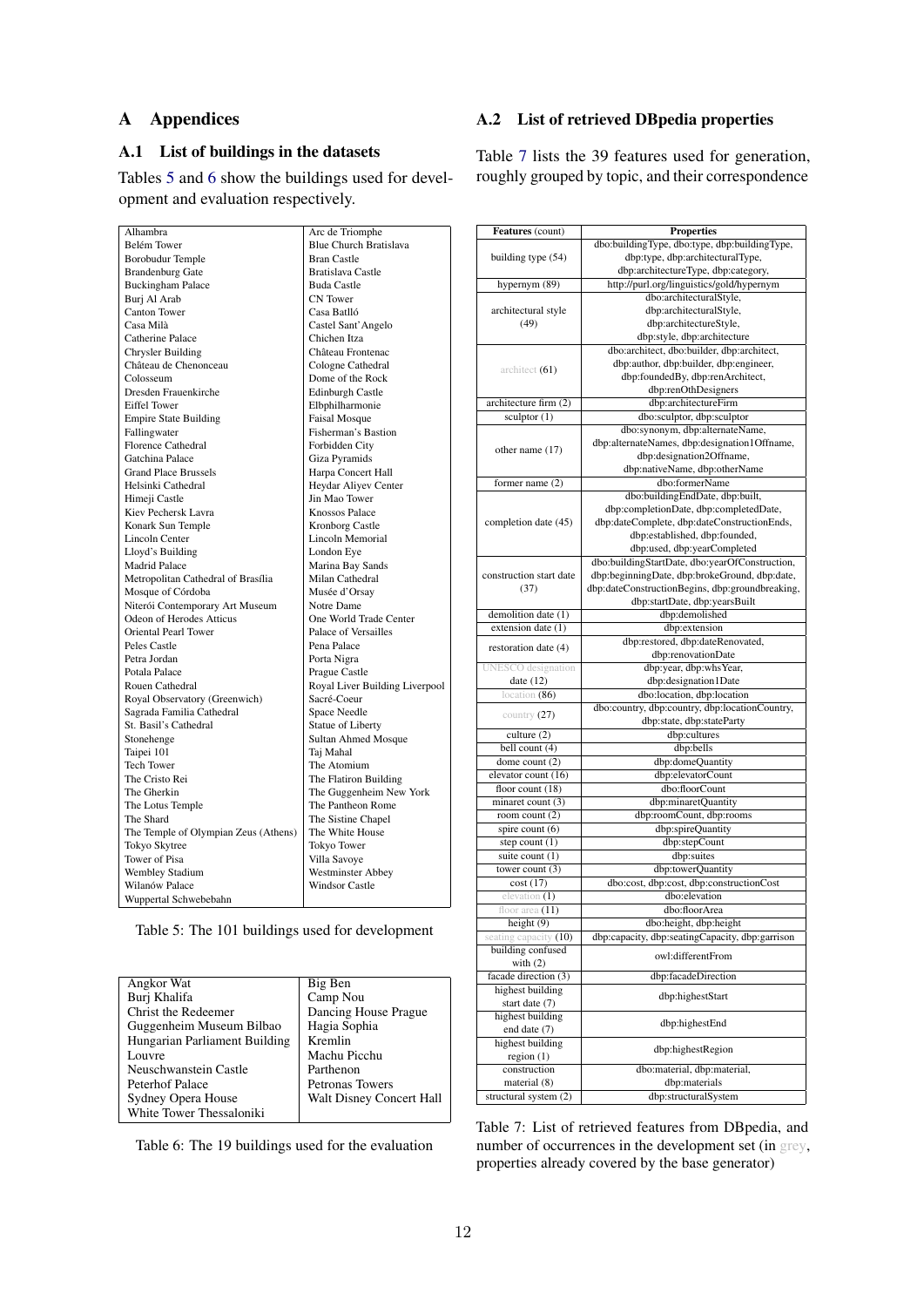with the 98 properties from DB pedia. In parentheses, the number of times each property had one or more value(s) for a building. There can be two reasons why there are more than one value for a feature: (i) one property is given more than one value, or/and (ii) multiple properties have one value.

| Alley                       | alcove                     | amphitheater           |
|-----------------------------|----------------------------|------------------------|
| amusement_park              | apartment_building_outdoor | aqueduct               |
| Arch                        | archaeological_excavation  | atrium_public          |
| Attic                       | auditorium                 | balcony_exterior       |
| balcony_interior            | ball                       | Bar                    |
| barn                        | barrier-curb               | barrier-fence          |
| barrier-guard-rail          | barrier-wall               | bathroom               |
| bazaar_indoor               | bazaar_outdoor             | beach_house            |
| bedroom                     | berth                      | bow_window_indoor      |
| box                         | building_facade            | cafeteria              |
| campus                      | car                        | case                   |
| castle                      | catacomb                   | cemetery               |
| chalet                      | chest of drawers           | children_room          |
| church_indoor               | church_outdoor             | classroom              |
| cloister                    | computerroom               | concert_hall           |
| cornice                     | corridor                   |                        |
| courthouse                  |                            | cottage                |
| deco                        | courtyard                  | crosswalk              |
|                             | department_store           | dining_hall            |
| dining_room                 | discotheque                | doorway_outdoor        |
| downtown                    | driveway                   | eiffel-tower           |
| elevator                    | embassy                    | engine_room            |
| entrance_hall               | escalator_indoor           | excavation             |
| fabric_store                | facade/wall                | farm                   |
| fire_escape                 | fire_station               | fireplace              |
| flat-bike-lane              | flat-crosswalk-plain       | flat-curb-cut          |
| flat-parking                | flat-pedestrian-area       | flat-rail-track        |
| flat-road                   | flat-sidewalk              | food_court             |
| formal_garden               | gameroom                   | garage_indoor          |
| garage_outdoor              | gazebo_exterior            | general_store_indoor   |
| general_store_outdoor       | golden-gate-bridge         | greenhouse_indoor      |
| greenhouse_outdoor          | gymnasium_indoor           | home_office            |
| home_theater                | hospital                   | hotel_outdoor          |
| hotel_room                  | house                      | hunting_lodge_outdoor  |
| igloo                       | indoor                     | industrial_area        |
| inn_outdoor                 | kasbah                     | kindergarden_classroom |
| kitchen                     | library_indoor             | library_outdoor        |
| living_room                 | lighthouse                 | mansion                |
| lobby                       | mausoleum                  | manufactured_home      |
| market_indoor               | market_outdoor             | meeting_room           |
| mirror                      | mosque_outdoor             | motel                  |
| movie_theater_indoor        | oast_house                 | museum_indoor          |
| museum_outdoor              | nursery                    | office                 |
|                             |                            |                        |
| office_building<br>painting | palace<br>pantry           | pagoda<br>park         |
|                             |                            |                        |
| person                      | parking_lot                | patio                  |
| pavilion                    | pier                       | playground             |
| pool/inside                 | pub_indoor                 | pyramid                |
| restaurant                  | restaurant_kitchen         | restaurant_patio       |
| River                       | rock_arch                  | rope_bridge            |
| Ruin                        | Schoolhouse                | sculpture              |
| Shed                        | Shopfront                  | shopping_mall_indoor   |
| sill                        | ski_resort                 | Skyscraper             |
| smokestack                  | Stable                     | stained-glass          |
| staircase                   | structure-bridge           | structure-building     |
| structure-tunnel            | swimming_pool_indoor       | swimming_pool_outdoor  |
| synagogue_outdoor           | temple_asia                | throne_room            |
| Tower                       | tower-pisa                 | train_station_platform |
| tree_house                  | Village                    | water_tower            |
| waterfall                   | wind_farm                  | windmill               |
| window                      | youth_hostel               | zen_garden             |

Table 8: List of classes supported by the object detection module

## A.3 Details on the visuals analysis

List of extracted visual features. Table 8 shows the list of all features extracted from images.

Training of models. The training settings of each component's model involve a batch size of value 2, learning rate of 0.0001, momentum value equal to 0.9, weight decay of 0.0005 and weights initial-

isation as described on the above section. For the architectural style recognition task (see the confusion matrix in Table 7), the experiments involved Stochastic Gradient Descent and Adam as optimisers. Different epochs, batch size and learning rates were tested. Finally a VGG19 model was trained for 130 epochs. The training includes 3-fold cross validation, and SGD optimiser of learning rate equal to 0.001. All trainings and evaluations were conducted on a 1080Ti GPU.

## A.4 Sample output texts

Tables 9, 10, 11 and 12 show sample texts for a few buildings; the parts of the text that come from the textual and visual analysis are shown in bold, and incorrect content is shown in red.

| Wikipedia (human)                                                       |
|-------------------------------------------------------------------------|
| The Burj Khalifa, known as the Burj Dubai prior to its in-              |
| auguration in 2010, is a skyscraper in Dubai, United Arab               |
| Emirates. With a total height of 829.8 m (2,722 ft, just over           |
| half a mile) and a roof height (excluding antenna, but includ-          |
| ing a 244 m spire) of 828 m $(2,717 \text{ ft})$ , the Burj Khalifa has |
| been the tallest structure and building in the world since its          |
| topping out in 2009 (preceded by Taipei 101).                           |
| <b>DB</b> pedia                                                         |
| Buri Khalifa, which Adrian Smith (architect) designed, is a             |
| Mixed-use in Dubai. It costed 1,500,000,000\$. It has 2 floors          |
| and 57 elevators and a floor area of 309,473m2. It was the              |
| highest building in the world. Burj Khalifa, the architectural          |
| style of which is Neo-futurism, was built between 6 January             |
| 2004 and 31 December 2009. It was built of glass, steel,                |
| aluminium, reinforced concrete. It was formerly called Buri             |
| Dubai.                                                                  |
| <b>Fused</b>                                                            |
| Burj Khalifa, which Adrian Smith (architect) designed, is a             |
| skyseraner in a downtown environment in Dubai. It costed                |

skyscraper in a downtown environment in Dubai. It costed 1,500,000,000\$. It has 2 floors and 57 elevators and a floor area of 309,473m2. It has similarities with a tower and a train station. It was the highest building in the world. Burj Khalifa, the architectural style of which is Deconstructuvism, was built between 6 January 2004 and 31 December 2009. It was built of glass, steel, aluminium, reinforced concrete. It was formerly called Burj Dubai.

Table 9: Burj Khalifa (eval set)

#### Wikipedia (human) Christ the Redeemer is an Art Deco statue of Jesus Christ in Rio de Janeiro, Brazil, created by French sculptor Paul Landowski and built by Brazilian engineer Heitor da Silva Costa, in collaboration with French engineer Albert Caquot. Romanian sculptor Gheorghe Leonida fashioned the face. Constructed between 1922 and 1931, the statue is 30 metres (98 ft) high, excluding its 8-metre (26 ft) pedestal. The arms stretch 28 metres (92 ft) wide. **DB**pedia Christ the Redeemer (statue), which was built of Soapstone, is a Statue in Brazil. Fused Christ the Redeemer (statue), which was built of Soapstone, is a statue in a zen garden environment in Brazil. Its architectural style is Hellinistic. Christ the Redeemer (statue) has similarities with a windmill and a beach house. There is an elevator shaft in it.

Table 10: Christ the Redeemer (eval set)